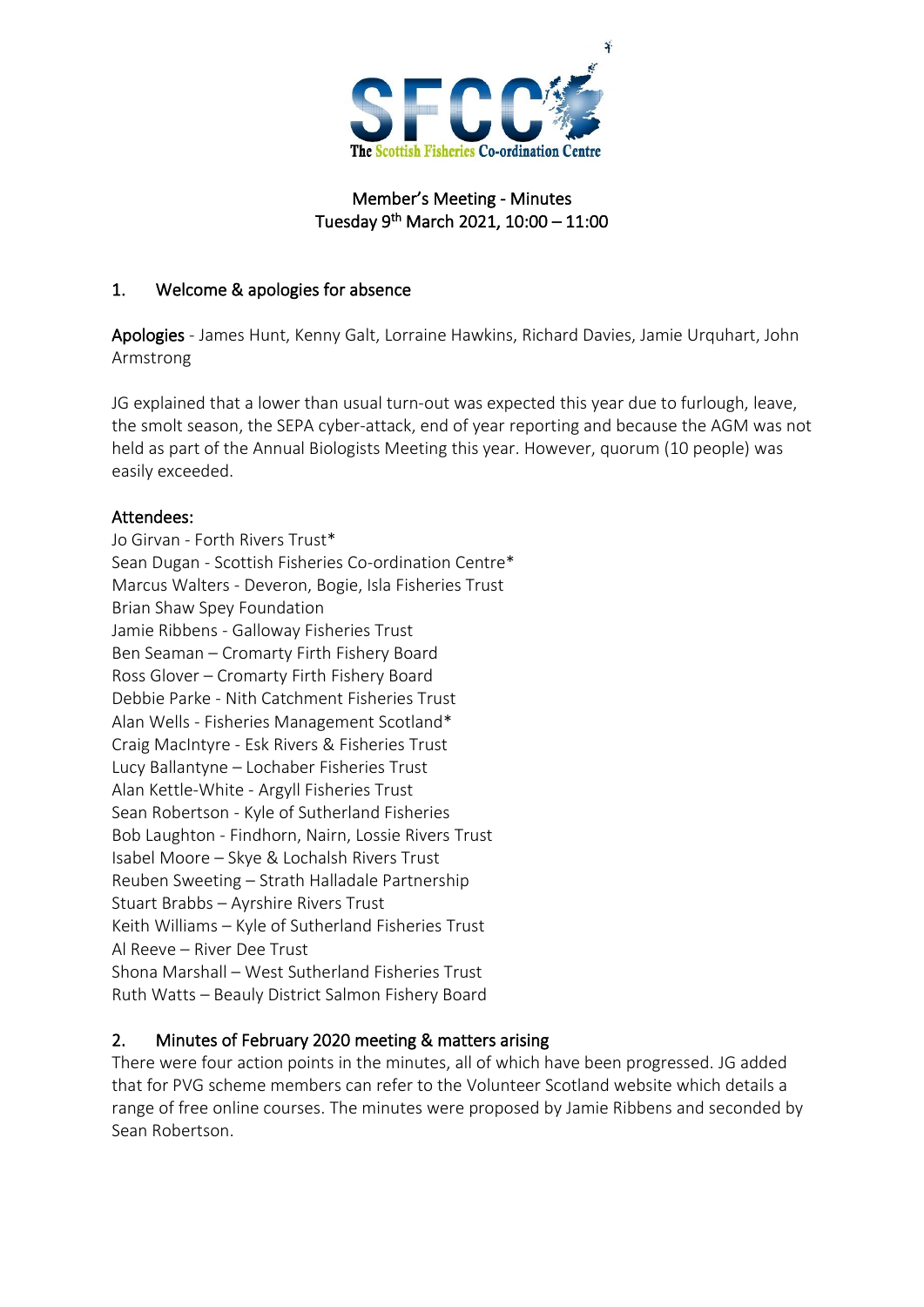## 3. Election of Management Committee

There were no members wishing to step down from the management committee. Debbie Parke proposed that the committee and chairperson continue, and Bob Laughton seconded this proposal.

## 4. Update from Joanna Girvan

JG summarised some of the highlights from the past year including; continued support from all 25 SFCC members, mapping pressures on Atlantic salmon, communication with members, online delivery of electrofishing training and engagement at the biologists' meeting.

It was highlighted that it has been a difficult year for most people due to Covid, but that for members reporting at the Annual Biologists meeting, the outlook was very positive. It was commented that the SFCC is making good progress and remains relevant, up to date and future-proof, with excellent member support. SFCC is hoping to gain two new members this year. The member subscriptions are reduced by 50% this year to support those in financial difficulties due to the pandemic. It was also noted that MSS are working very hard to find funding for NEPS for the coming year.

## 5. Update from Sean including planned training courses and proposed objectives

Proposed SFCC objectives were circulated to all members in advance of the meeting.

Intro and team leader refresher electrofishing training will be delivered online in May to meet significant demand. It is proposed that a team leader (or equivalent) would then sign off the practical aspects in the field.

ACTION: SD to circulate updated electrofishing manuals to all SFCC members in a secure way.

Members also reported demand for training in invertebrate survey, drone river survey, river habitat restoration, barrier assessment, FWPM survey, IT/Microsoft skills and oral presentation skills. The following points were raised during a discussion:

- [Training & CPD Matrix](http://fms.scot/fms-training-and-cpd-matrix/) available on the Fisheries Management Scotland website.
- Demand was raised for R statistics training.
- GDPR rules may have changed due to Brexit and members should be aware.
- River morphology training could be revisited as was previously delivered by SEPA/SNH.

• A proposal for an SFCC invertebrate sampling protocol to be developed by Craig Macadam from Buglife was outlined for comment and well received by attendees. A number of discussion points were raised including; timing of invertebrate surveys, how scores are to be interpreted, application in low versus high water quality areas, relationship to existing SEPA sampling networks, potential utility for schools projects, limitations of inverts and the need for robust evidence, issues around uptake across Scotland and use as an early warning tool to flag the need for more detailed survey.

ACTION: SD to communicate feedback to Craig and arrange a Teams call as required.

To be taken forward as an SFCC priority, SD shared plans for the development of mobile field data collection templates for members including eg. pink salmon, fish health, redd counting, riparian habitat, predator observations, pollution, enforcement, INNS, pollution,